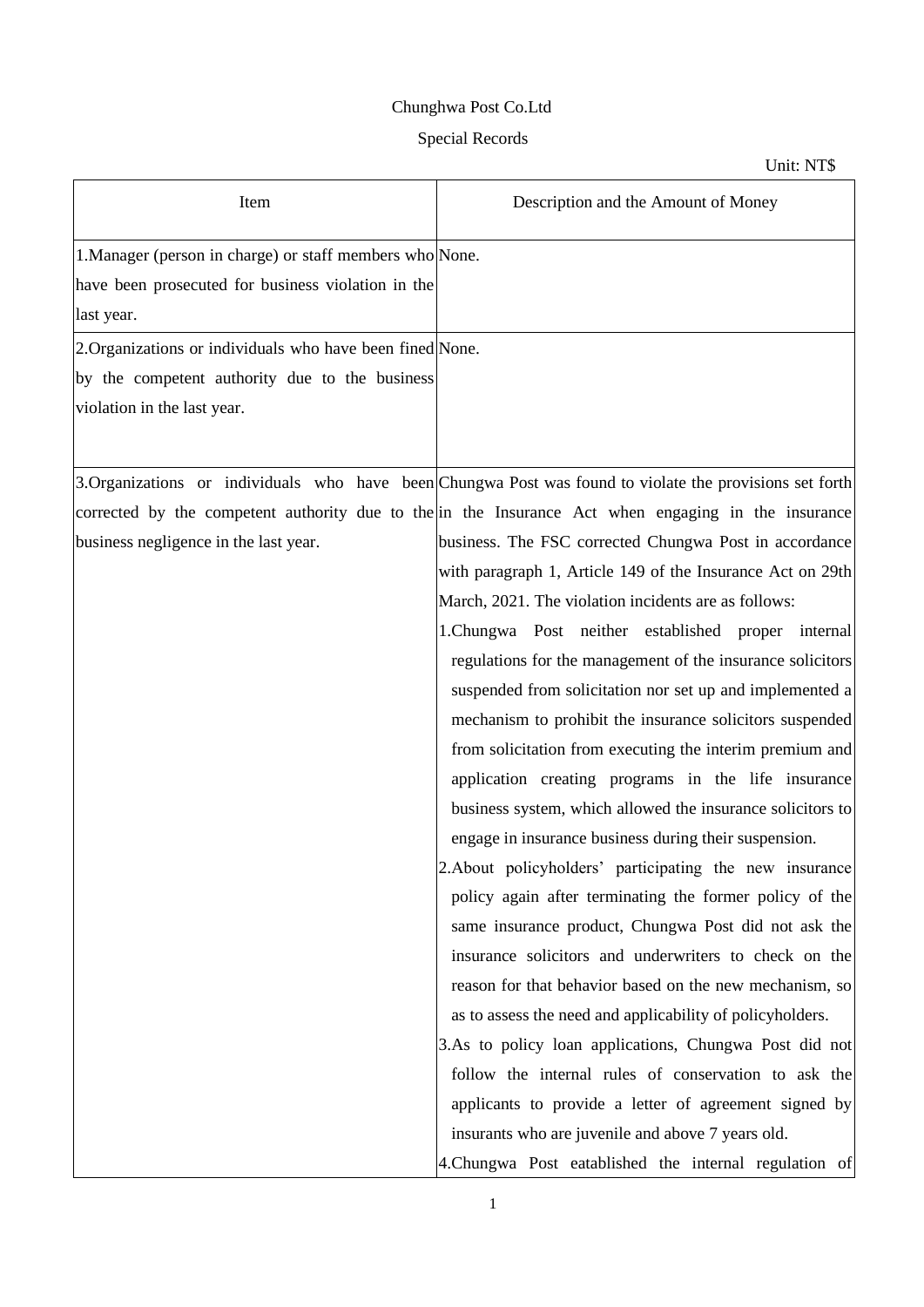deferred acceptance of the insurance policy for the insurants who is under 5 years old and suffering from "hearing impairments". Chungwa Post did not consider offering the proposers an option to purchase the life insurance product by using exclusion rider and did not implement the internal regulation of the underwriting.

5.Chunghwa Post neither assessed the risk of asset-liability mismatching and the liquidity of disposal of investment upon maturity of insurance policies nor considered the conditions for repayment and early redemption of bonds in the process of decision-making or risk assessment or had relevant internal regulations regarding capital utilization in place.

6.Chunghwa Post neither included in the national risk assessment of any bond ETF whose investment area is clearly known as a single country nor set the numerical control over each stock traded on a single day. It did not analyze the effect of the disposal of investment assets and had no relevant internal controls over risk management.

- 7.Chunghwa Post did not manage its foreign investment properly, which was detrimental to the effectiveness of risk management and sound business operations.
- 8.The classification and evaluation of financial assets have not been adjusted in a timely manner in accordance with IFRS9 standards, moreover, the change of calculation methodology for financial asset impairment (changed to usage of expected credit loss assessment) has not been clearly stipulated in internal regulations or approved by the board of directors. Additionally, internal regulations on applying accounting and International Financial Reporting Standard have not been established.

4.Organizations or individuals who have been fined None.either individually or a total exceeding 50 million due to safety accidents caused by fraud, major incidents or failure to comply with the "Safety Maintenance Guidelines of Financial Institutions" in the last year.